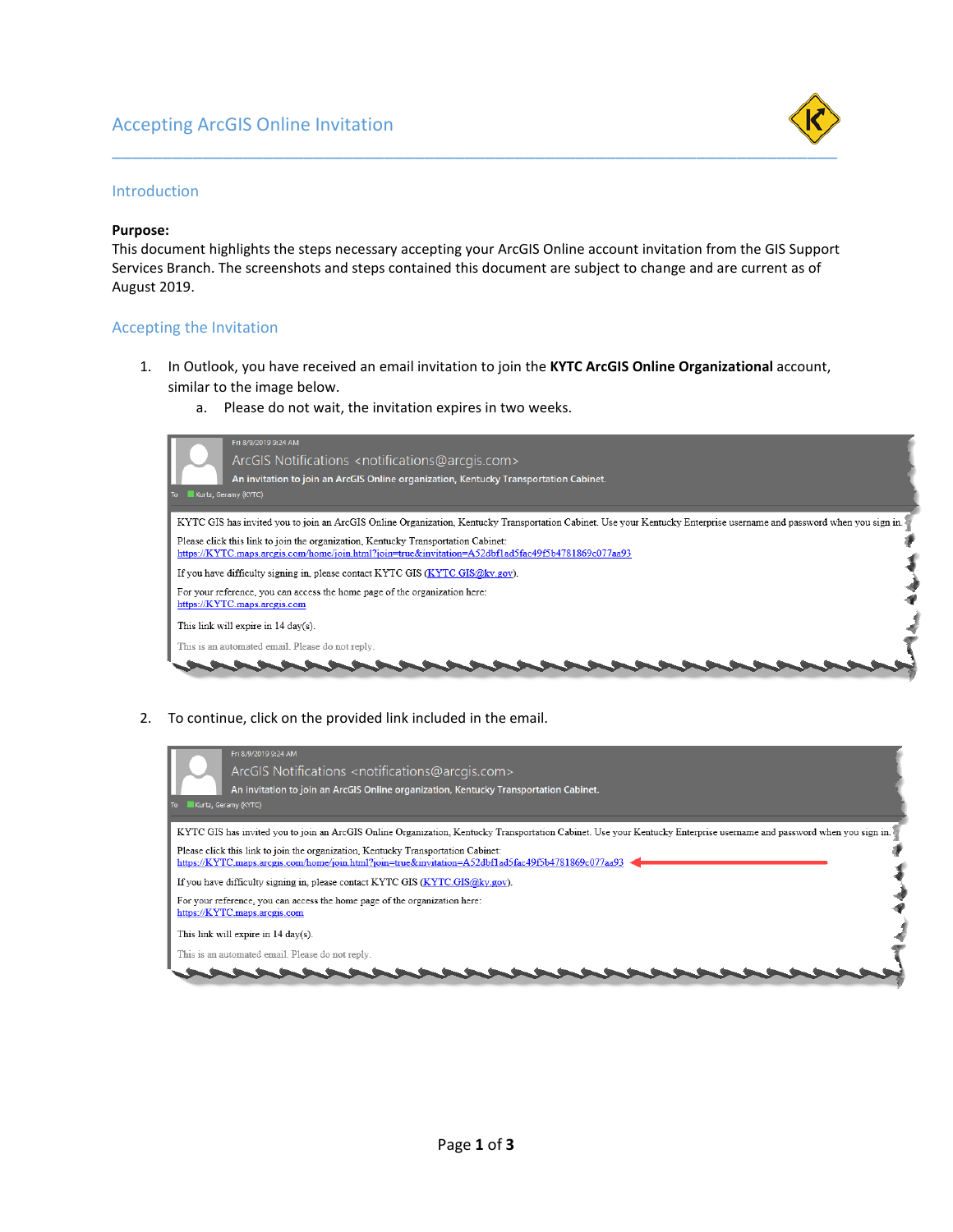## 3. Click the **Kentucky Enterprise** button (*in blue*)



Welcome to Kentucky Transportation Cabinet

- 4. Click on **Kentucky Employees Exec Cabinet** button.
	- a. Once clicked, you should be logged-in automatically with your KYTC organizational account.



5. Once logged in, the **KYTC ArcGIS Online** homepage is displayed on your screen.